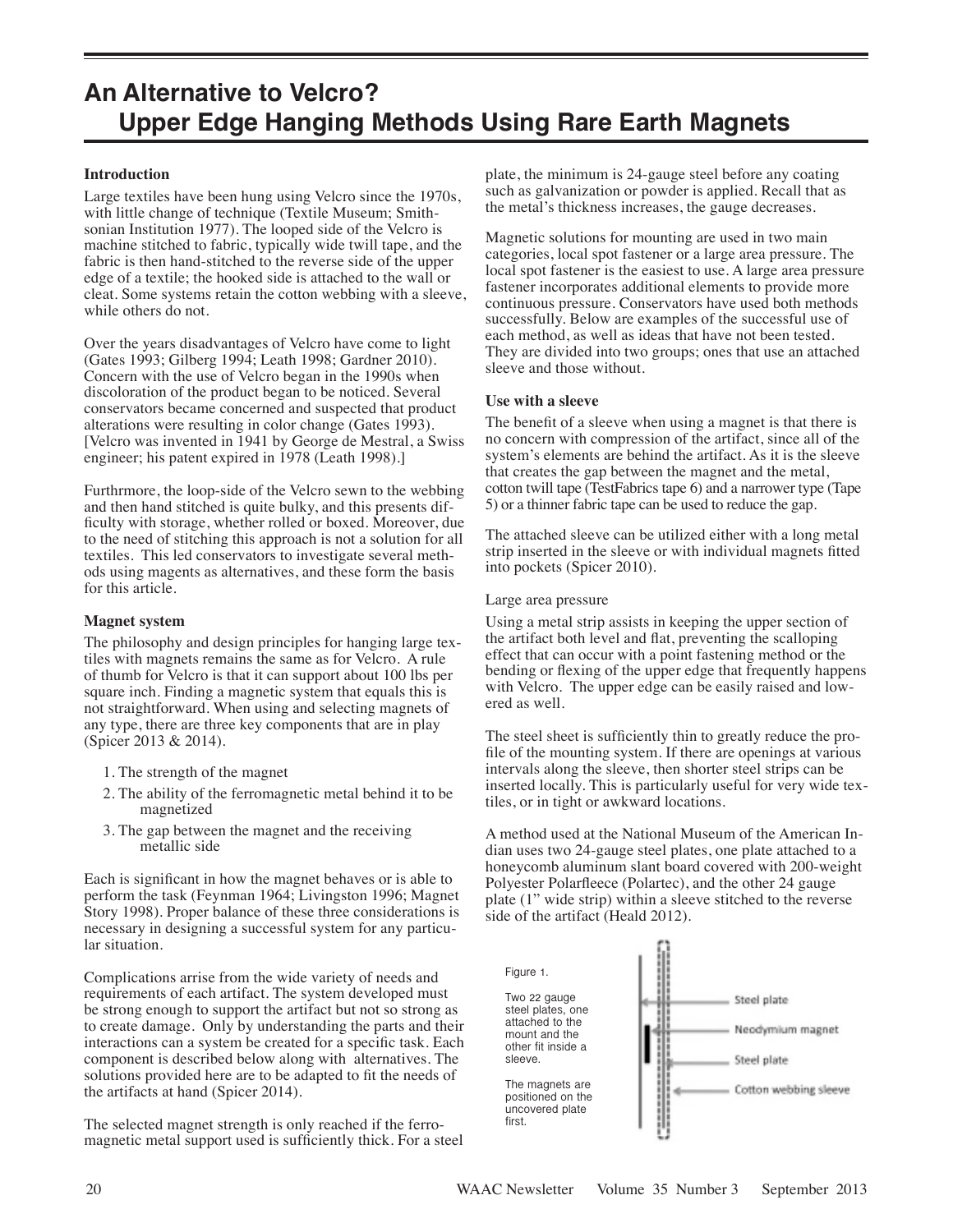## **by Gwen Spicer**

Magnets are placed onto the slant board and the artifact with the sleeve is positioned onto them (Fig. 1). Magnets used were N42 grade and were ½" and ¾" disc that were either 1/8" or 1/16" thick. The selection of the actual size would be determined by the weight of the artifact.

The slant board is positioned between 5 degrees (very steep) and 45 degrees (not so steep) off the vertical angle, depending on the condition of the textile. The nap of the fleece covering helps to support the weight of the textile and allows for lower gauss strength magnets.

Unlike paper artifacts, textiles can be quite heavy, creating a concern with downward pull of the artifact or shear stress of the system. One solution to this problem is to attach the magnets (Grade N42, measuring 34" dia. X 1/8", with counter sunk holes) at 6" intervals along an aluminum strip with a small lower lip (L-shaped in cross-section.)

A 22-gauge steel plate is held into a stitched sleeve along the upper edge of the artifact (Wood 2013; Spicer 2013). In this solution the lower lip actually holds the weight of the artifact, but it is the magnets that ensure that the steel piece is held back and onto the aluminum horizontal element. (Fig. 2). The secured magnets can be adjusted closer or further away from the aluminum, depending on the specific situation.



#### Local spot fasteners

Individual magnet cups can be used as the ferromagnetic material and have several advantages, such as variations in spacing (Fig. 3). The cups also provide a fastening fixture to secure the magnet.

However, some planning is necessary. The cups greatly increase the strength of an individual magnet beacause the sides of the cups focus the magnetic field force more densely. The strength of a magnet can easily be beyond the adhesive strength of any glue used for fastening (Wood 2012). Magnet cups are best used if embedded into the mount or wall in order to create a smooth surface (Figs. 3a and b).Cups can be used with magnets installed or empty (Figs. 3b and 3c).





The use of a webbing sleeve allows for this variation as small pockets can be stitched into the webbing layers to hold the magnets. Several stitch patterns can be used (Fig. 4). A zigzag-stitch pattern that extends from the upper to lower edges of the webbing is an option (Spicer 2014). If cups are to be used with the magnet in the sleeve, care is needed to insure that a magnet does not fall out of its as-<br>signed pocket.



Figure 4. Several sewing patterns can be used to hold the magnets. Here are two, one a simple box pattern and the other a zigzag. Each create repeating pockets between the layers to hold magnet discs. The openings of the pockets need to be along the lower edge.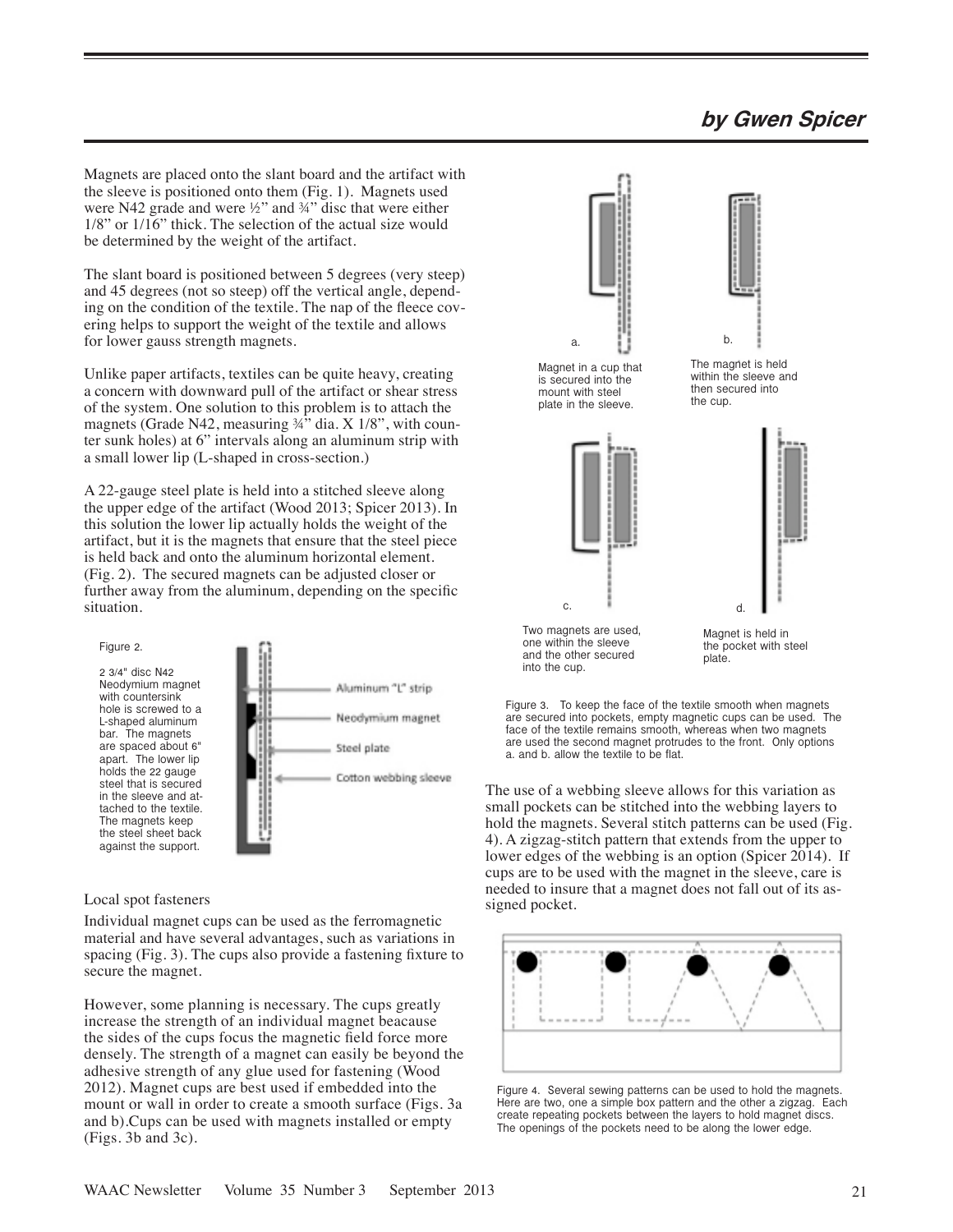## **An Alternative to Velcro? Upper Edge Hanging Methods Using Rare Earth Magnets, continued**

Whatever the pattern, the opening needs to be along the lower edge. Cups embedded into the wall support with the magnets placed into pockets creates a smooth surface at the face of the webbing, where the artifact would be.

Once the magnet is inside the cup, it is difficult to remove. A notch can be cut into the sidewall of the cup before use to allow for prying out the magnet with a tool.

#### **Use without a sleeve**

For many textiles or other textile-like artifacts, sewing a sleeve is not possible or not desired and compression of the artifact becomes a consideration. Balancing the various parts of a magnetic system needs to be considered and appropriate adjustments made.

One way to manipulate the system is to adjust the field force of the magnet by choosing magnets of different thicknesses. Thin magnets have tighter field forces allowing them to be placed closer together (Jordan 2011), and more magnets can be used across an area. They provide the same total pull force as would fewer thicker magnets that would have a stronger force in one spot.

A range of sizes might be used to support one artifact depending on the material and construction. Manipulating the actual size and shape of a given magnet is necessary in order to find equivalent pull forces. When selecting the grade of magnets, note that the higher the grade, the more brittle the magnet. Magnet N52, for example, desirable because of its strength, easily breaks when less than 1/8" thick (Spicer 2014).

Choice of barrier material is also important. Using barrier materials that have a nap can assist with the strength of the system by creating grab between the artifact's surface and the magnet. Mylar may have an opposite effect, unless there has been some roughening of the surface.

#### Large area pressure

Large area pressure can be achieved over the surface of the artifact in several ways. Flexible magnets are the most obvious large area approach to supporting fine and lightweight artifacts. These ferric bonded magnets are weak, but they provide gentle pressure evenly dispersed over the entire surface (Heer 2012; Migdail 2012).

One can increase the strength somewhat by using both the thicker flexible magnets and a heavier gauge of support metal (Table 1). Suppliers of flexible magnets sell a convenient foil tape. However, a thicker ferromagnetic material does improve the strength of even weak ferric magnet (Spicer and Owens 2013 & Spicer 2014).

#### **Table 1**

| <b>Gauge / Flexible Magnet Thickness</b> | .06     | .25                   |
|------------------------------------------|---------|-----------------------|
| .001 Foil tape                           | 6.5 oz  | 4.33oz                |
| $\Omega$                                 | $2$ lbs | $2$ lbs               |
| $.025(24)$ guage)                        |         | $1.25$ lbs $2.16$ lbs |

Embedding magnets into a stiff material like mat board is another approach (Holbrow and Taira 2011). Block-shape magnets are ideal for this method. The magnets are spaced apart, just outside the magnetic field force along the center of a wider width of mat board. The magnet and the mat board are selected to be the same thickness. Japanese paper placed as the lower layer provides a thin gap with some texture (F ig. 5). At the Asian Art Museum they create borders that surround a vertically-mounted textile. A similar style of magnet embedded mat board strip is used to mount Thangkas for display.





A similar method was used to support a large flag at the National Museum of Taiwan, displayed at a 45-degree angle (Ku and Chen 2013). Placing two magnets into 8" long sections of board-sandwich that were butted against each other, allowed them to smooth out the flag and make adjustments during mounting, started in the center (Fig. 6). This is especially useful for large textiles. Holes for the disc-shape magnets were cut with a drill bit. They were positioned evenly both along the board section and the adjacent one.



figure 6. Detail of the flag's mount (Ku and Chen 2013). Holes for the embeded disc magnets are cut out with a drill. The thin 1/16" magnets are doubled to increase the pull force and protected from breakage in the mat board.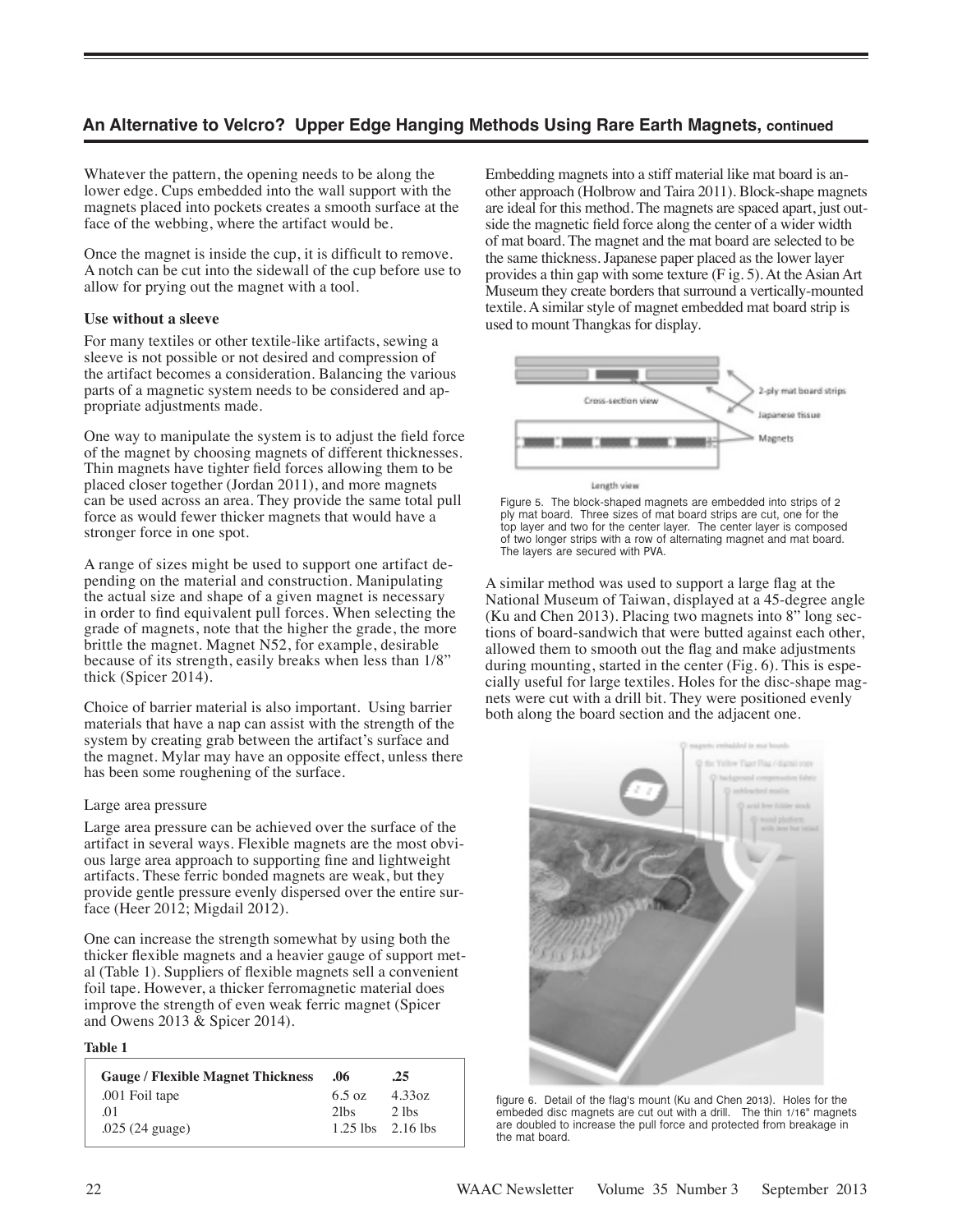## **An Alternative to Velcro? Upper Edge Hanging Methods Using Rare Earth Magnets, continued**

The top surface of both of these solutions can be easily disguised to blend with the artifact, either covered with fabric, or a digitally printed photograph.

#### Local spot fasteners

Individual magnets have been used to display a Tapa Cloth. This system used a steel strip that was powder coated and attached to the wall with screws, (gauge is not known). N42 Neodymium (1" x 1/16") disc magnets were used on the surface of the Tapa cloth (Peranteau 2012). The 1/16" thick magnets allowed the individual magnet to be placed fairly closed to one another. The number of magnets needed was assisted by earlier research that found Tapa weighted 140 grams per sq. meter (Dean-Jones, n.d.). One advantage of Tapa compared to most textiles is that it is inherently a stiffer material that is less likely to scallop along the upper edge. This is a consideration when spacing the magnets horizontally. Pigmented Japanese paper was used to cover the magnets.

#### **Conclusion**

The replacement of Velcro with magnets is not straightforward, however the method offers many benefits.

One of the critical problems is the issue of shear stress, which dictates that the weight of the artifacts being mounted needs to be carefully considered when adapting the systems. Two solutions described here, increasing the angle of a mount and the use of a lower lip of the aluminum member, are both useful.

In this article I have described a few systems that have been used successfully to mount textiles along their upper edges (Table 2). Information has been provided so that that they can be duplicated and adapted to other situations. The systems described provide several options to select from, with and without a stitched sleeve.

#### References

Dean-Jones, M. n.d. National Gallery of Australia. Unpub- lished manuscript.

Gates, S. 1993. Information wanted: Velcro and textiles. *AIC News* 18(6): 26.

Gardiner, J. 2010. Failure to bind: a re-examination of the ageing of hook and loop fasteners. In *Textile Specialty Group Postprints*. 20, Washington, D.C.: AIC. 115-120.

|                              |                   | <b>Magnetic properties</b>                   |                                      |                                 |                         |                    | Ferromagnetic<br>material |                   | Gap                |                                                                                      |                          |
|------------------------------|-------------------|----------------------------------------------|--------------------------------------|---------------------------------|-------------------------|--------------------|---------------------------|-------------------|--------------------|--------------------------------------------------------------------------------------|--------------------------|
| authors                      | artifact          | grade size                                   |                                      | gauss<br>$\bar{(\mathbf{g})}^*$ | pull<br>force<br>$(lb)$ | polar<br>direction | gauge                     | coating           | sleeve<br>$/$ none | gap layers<br>$\blacksquare$ magnet<br>$\bullet$ mount                               | angle of<br>mount        |
| Heald<br>2012                | Navajo<br>blaket  | N42                                          | $1/2$ " x<br>1/16"<br>disc           | 1.601                           | 3.1                     | axial              | 24                        | powder-<br>coated | S                  | • Polarfleece,<br>sleeve,<br>artifact                                                | $5^{\circ} - 45^{\circ}$ |
| Wood<br>2012                 | quilt,<br>weaving | N42                                          | 3/4" x<br>1/8"<br>disc               | 2,087                           | 9.76                    | axial              | 22                        | powder-<br>coated | S                  | $\bullet$ sleeve,<br>artifact                                                        | vertical                 |
| Holbrow<br>and Tiara<br>2011 | thangka           | N40                                          | 3/8" x<br>3"x<br>1/8"<br>block       | 2,436                           | 14.82                   | diaxial            | 26                        | galvanized        | $\mathbf N$        | $\blacksquare$ 2 ply board<br>artifact, display<br>fabric $\bullet$                  | vertical                 |
| Holbrow<br>and Tiara<br>2011 | paper             | N40                                          | $3/4"$ x<br>3/8" x<br>1/16"<br>block | 1,480                           | 3.67                    | axial              | 26                        | galvanized        | N                  | $\blacksquare$ 2 ply board,<br>artifact, display<br>fabric $\bullet$                 | vertical                 |
| Ku and<br>Chen<br>2013       | flag              | N35                                          | 1"x<br>1/8"<br>disc                  | 1,467                           | 10.5                    | axial              | 19<br>(1.2mm)             | galvanized        | $\mathbf N$        | $\blacksquare$ 2 ply board,<br>artifact, display<br>fabric, muslin,<br>folderstock ● | $45^{\circ}$             |
| Peranteau<br>2012            | tapa              | N42                                          | 1"x<br>1/16"                         | 816                             | 6.8                     | axial              | $\overline{\cdot}$        | powder-<br>coated | N                  | paper, artifact<br>Mylar $\bullet$                                                   | vertical                 |
|                              |                   | * based on direct contact with a steel plate |                                      |                                 |                         |                    |                           |                   |                    |                                                                                      |                          |

#### **Table 2**